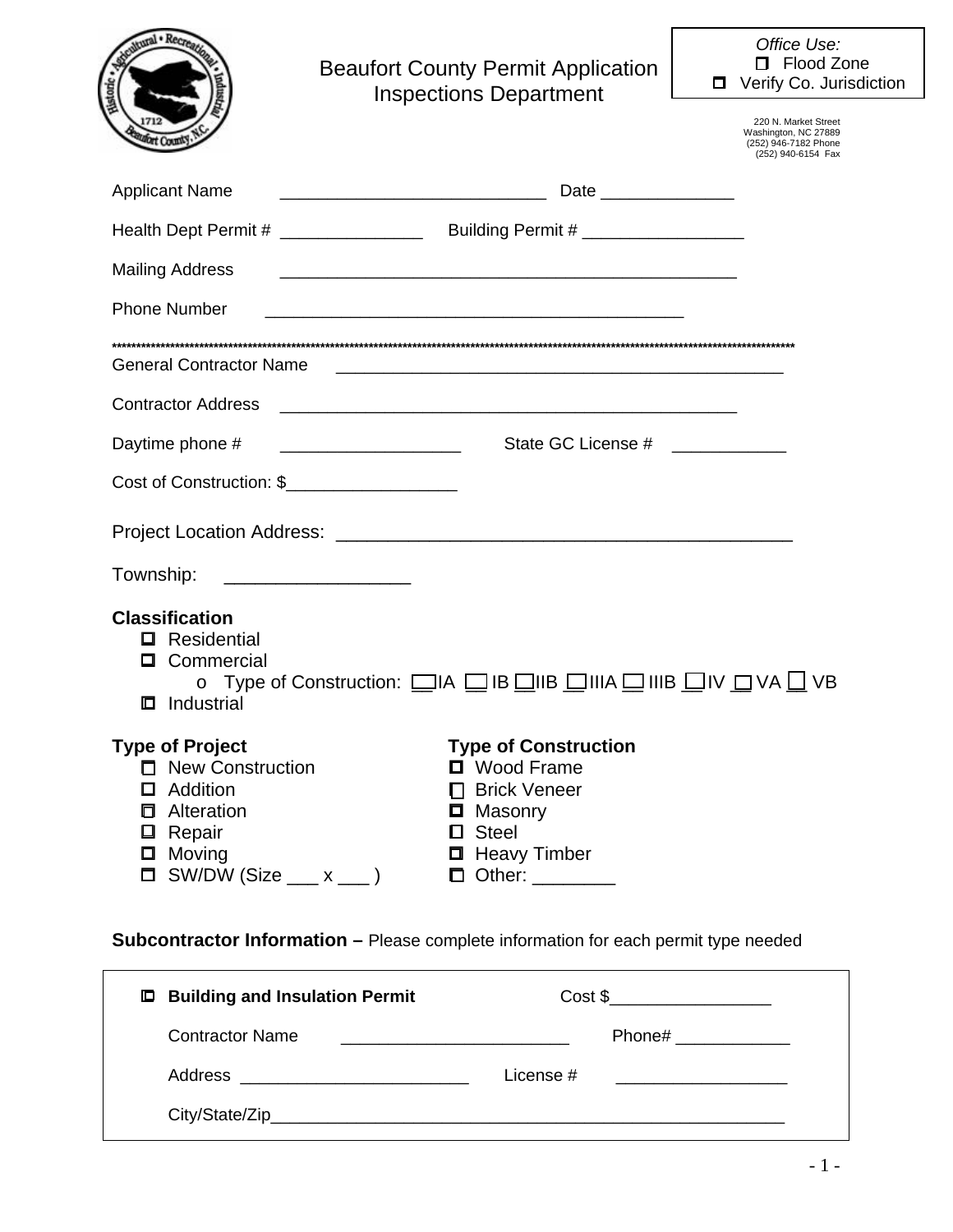| <b>□ Electrical Permit</b>                                            | Cost of Electrical:                                                                                                   |
|-----------------------------------------------------------------------|-----------------------------------------------------------------------------------------------------------------------|
| <b>Contractor Name</b>                                                | Phone# ______________                                                                                                 |
|                                                                       |                                                                                                                       |
|                                                                       |                                                                                                                       |
|                                                                       |                                                                                                                       |
| <b>Mechanical Permit</b><br>п.                                        | Cost of Mechanical: \$                                                                                                |
| <b>Contractor Name</b>                                                | Phone# ______________                                                                                                 |
|                                                                       | <u> 1989 - Johann Harry Harry Harry Harry Harry Harry Harry Harry Harry Harry Harry Harry Harry Harry Harry Harry</u> |
|                                                                       |                                                                                                                       |
| □ Plumbing Permit                                                     | Cost of Plumbing: \$___________________                                                                               |
| <b>Contractor Name</b>                                                | Phone# _____________                                                                                                  |
|                                                                       | <u> 1989 - Jan James James Barnett, fransk politik (d. 1989)</u>                                                      |
|                                                                       |                                                                                                                       |
| □ MH Permit                                                           | Cost of Home:                                                                                                         |
| <b>Contractor Name</b>                                                | Phone# _______________                                                                                                |
| Address                                                               | License #                                                                                                             |
|                                                                       |                                                                                                                       |
| <b>NFIP</b>                                                           |                                                                                                                       |
|                                                                       |                                                                                                                       |
| Floodplain Zone<br><u> 1986 - John Stone, Amerikaansk politiker (</u> | BFE ________________                                                                                                  |
| Floodway □ Yes<br>$\square$ No                                        |                                                                                                                       |
|                                                                       | Square ft. in Building ____________________                                                                           |
|                                                                       | Square ft. unheated _____________________                                                                             |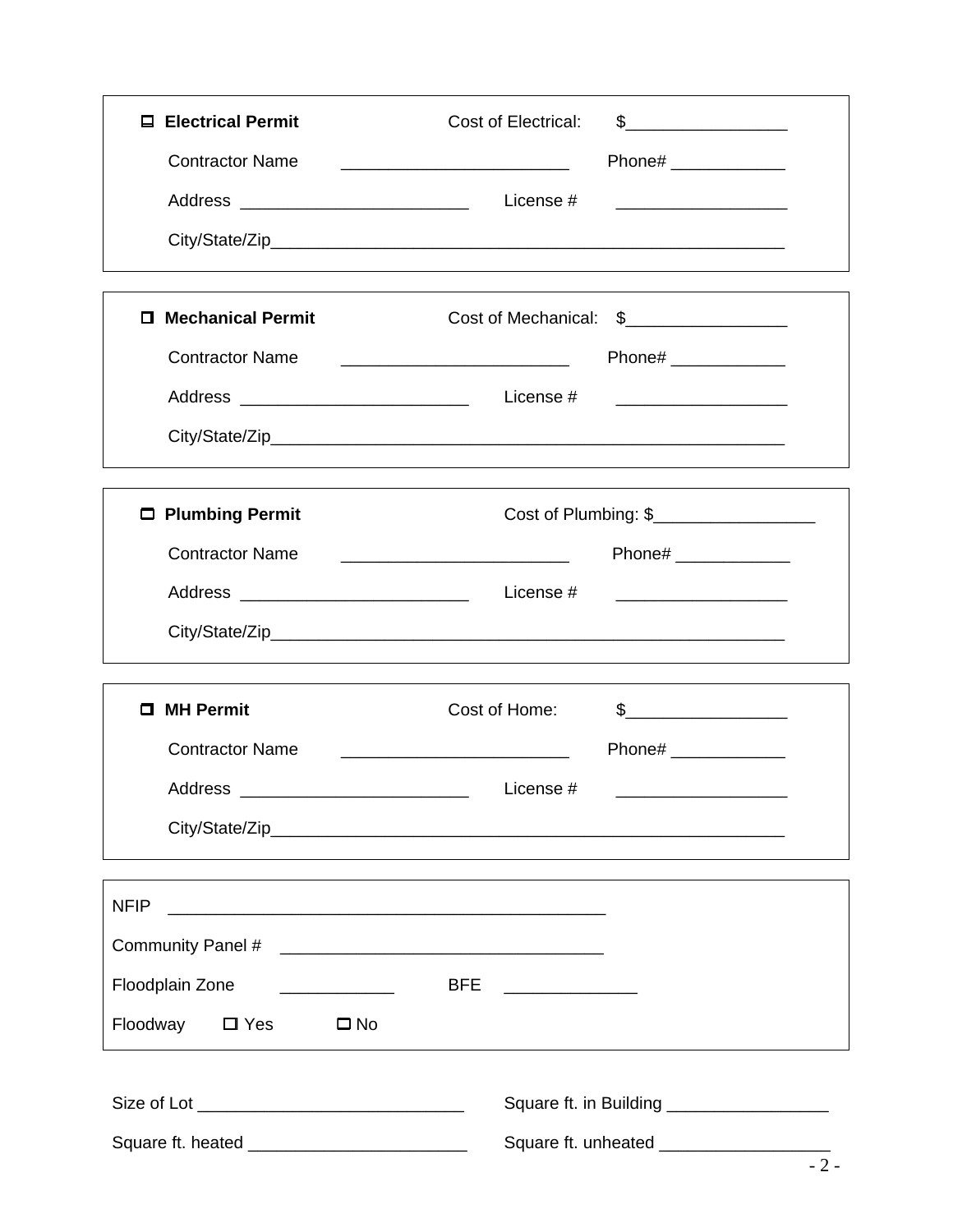Please use the space provided above to sketch your plot plan in detail. Include the subject lot with dimensions and all buildings with dimensions both existing and proposed. Include side and front property boundaries between structure and property lines.